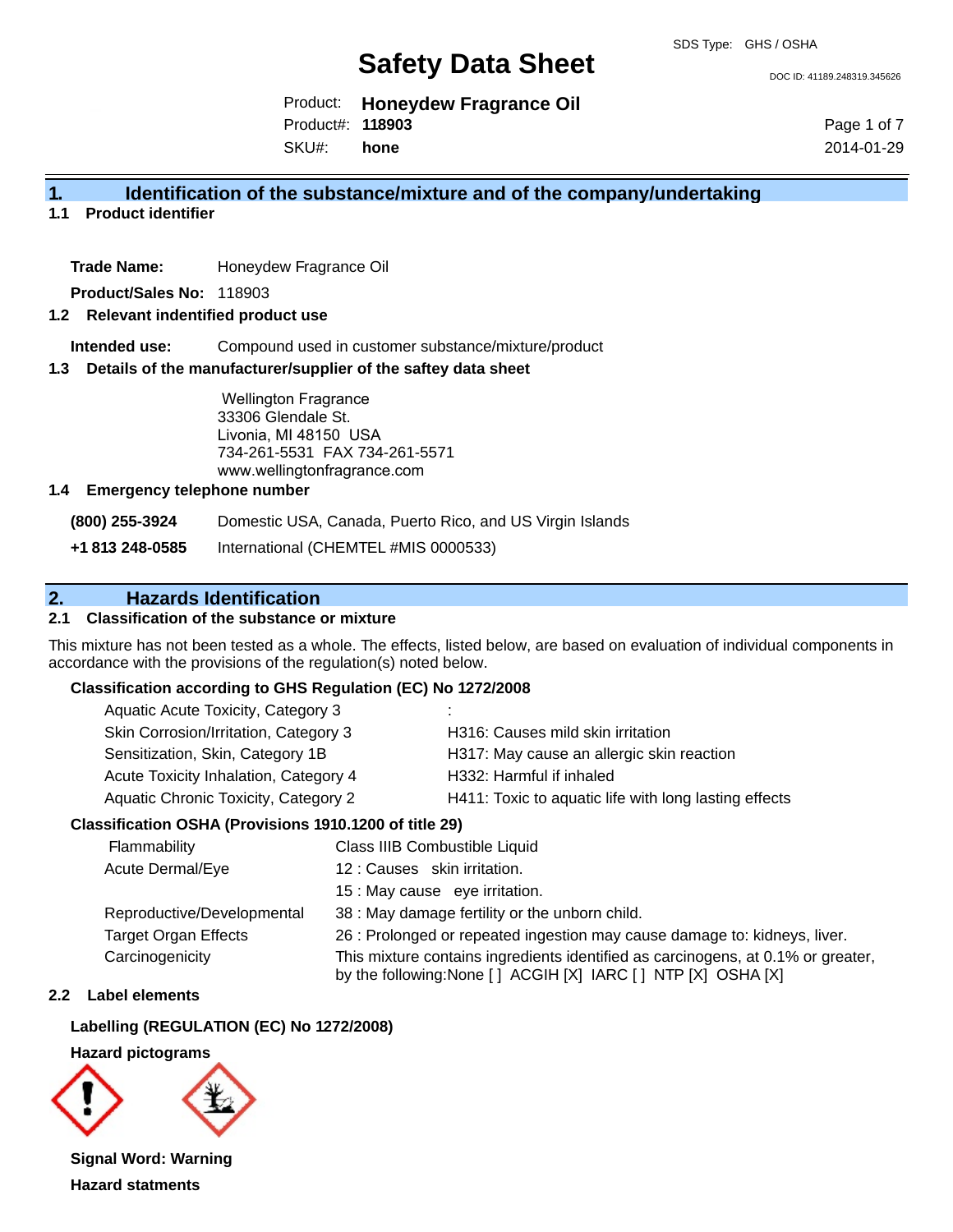DOC ID: 41189.248319.345626

Page 2 of 7 2014-01-29

Product: **Honeydew Fragrance Oil** SKU#: Product#: **118903 hone**

| H316                            | Causes mild skin irritation                                                                                                                                    |
|---------------------------------|----------------------------------------------------------------------------------------------------------------------------------------------------------------|
| H317                            | May cause an allergic skin reaction                                                                                                                            |
| H332                            | Harmful if inhaled                                                                                                                                             |
| H411                            | Toxic to aquatic life with long lasting effects                                                                                                                |
| <b>Precautionary Statements</b> |                                                                                                                                                                |
| <b>Prevention:</b>              |                                                                                                                                                                |
| P <sub>271</sub>                | Use only outdoors or in a well-ventilated area                                                                                                                 |
| P <sub>272</sub>                | Contaminated work clothing should not be allowed out of the workplace                                                                                          |
| P273                            | Avoid release to the environment                                                                                                                               |
| Response:                       |                                                                                                                                                                |
| P302 + P352                     | IF ON SKIN: Wash with soap and water                                                                                                                           |
| $P304 + P312 + P340$            | IF INHALED: Call a POISON CENTER or doctor/physician if you feel unwell Remove victim<br>to fresh air and keep at rest in a position comfortable for breathing |
| $P333 + P313$                   | If skin irritation or a rash occurs: Get medical advice/attention                                                                                              |
| P363                            | Wash contaminated clothing before reuse                                                                                                                        |
| P391                            | <b>Collect Spillage</b>                                                                                                                                        |

#### **2.3 Other Hazards**

#### **no data available**

## **3. Composition/Information on Ingredients**

## **3.1 Mixtures**

This product is a complex mixture of ingredients, which contains among others the following substance(s), presenting a health or environmental hazard within the meaning of the UN Globally Harmonized System of Classification and Labeling of Chemicals (GHS):

| CAS#<br>Ingredient | EC#                       | Conc.<br>Range | <b>GHS Classification</b> | <b>OSHA Classification</b> |
|--------------------|---------------------------|----------------|---------------------------|----------------------------|
| 117-81-7           | $204 - 211 - 0$           | $> 80 \%$      | H360                      | ACGIH, NTP, OSHA           |
|                    | Diethyl Hexyl Phthalate   |                |                           |                            |
| $106 - 02 - 5$     | 203-354-6                 | $5 - 10%$      | H316; H317; H411          |                            |
| Pentadecalactone   |                           |                |                           |                            |
| $101 - 86 - 0$     | 202-983-3                 | $5 - 10%$      | H303; H316; H317; H411    | 11, 15                     |
| Hexyl cinnamal     |                           |                |                           |                            |
| 104-67-6           | 203-225-4                 | $1 - 2 \%$     | H316; H412                | 11                         |
|                    | gamma-Undecalactone       |                |                           |                            |
| 115-95-7           | 204-116-4                 | $1 - 2 \%$     | H227; H315; H319          |                            |
| Linalyl acetate    |                           |                |                           |                            |
| 78-70-6            | 201-134-4                 | $1 - 2%$       | H227; H303; H315; H319    | 12, 26                     |
| Linalool           |                           |                |                           |                            |
| 128-37-0           | 204-881-4                 | $1 - 2%$       | H316; H410                |                            |
|                    | Dutyloted budges to use o |                |                           |                            |

*Butylated hydroxytoluene*

See Section 16 for full text of GHS classification codes

Total Hydrocarbon Content (%  $w/w = 0.48$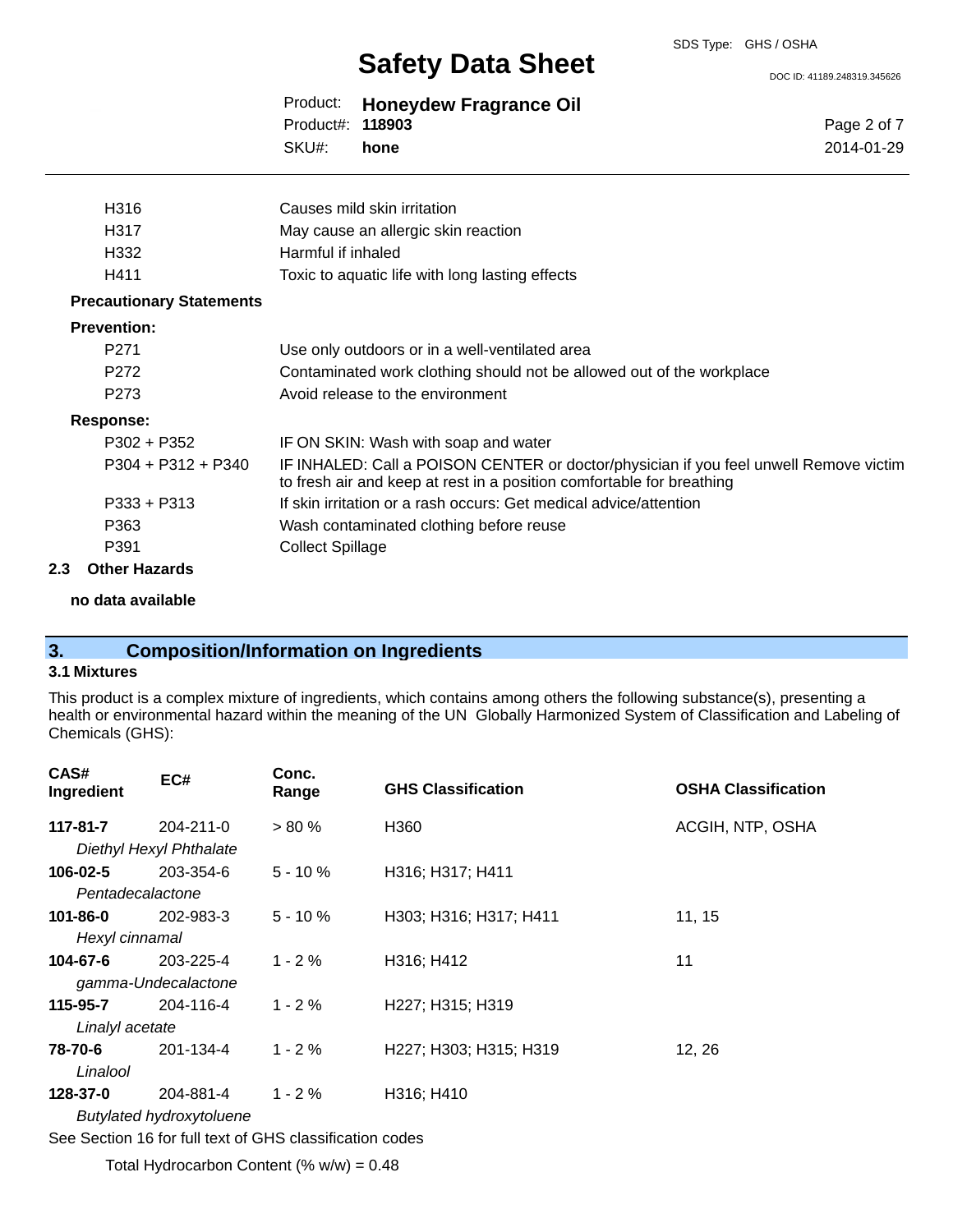SDS Type: GHS / OSHA

# **Safety Data Sheet**

DOC ID: 41189.248319.345626

|                         | Product: Honeydew Fragrance Oil |
|-------------------------|---------------------------------|
| Product#: <b>118903</b> |                                 |
| SKU#: hone              |                                 |

Page 3 of 7 2014-01-29

| 4.  | <b>First Aid Measures</b>                                                  |                                                                                                               |
|-----|----------------------------------------------------------------------------|---------------------------------------------------------------------------------------------------------------|
| 4.1 | <b>Description of first aid measures</b>                                   |                                                                                                               |
|     | Inhalation:                                                                | Remove from exposure site to fresh air and keep at rest.<br>Obtain medical advice.                            |
|     | <b>Eye Exposure:</b>                                                       | Flush immediately with water for at least 15 minutes.<br>Contact physician if symptoms persist.               |
|     | <b>Skin Exposure:</b>                                                      | Remove contaminated clothes. Wash thoroughly with water (and soap).<br>Contact physician if symptoms persist. |
|     | Ingestion:                                                                 | Rinse mouth with water and obtain medical advice.                                                             |
| 4.2 | Most important symptoms and effects, both acute and delayed                |                                                                                                               |
|     | <b>Symptoms:</b>                                                           | no data available                                                                                             |
|     | <b>Risks:</b>                                                              | Refer to Section 2.2 "Hazard Statements"                                                                      |
| 4.3 | Indication of any immediate medical attention and special treatment needed |                                                                                                               |
|     |                                                                            |                                                                                                               |
|     | Treatment:                                                                 | Refer to Section 2.2 "Response"                                                                               |
| 5.  | <b>Fire-Fighting measures</b>                                              |                                                                                                               |
| 5.1 | <b>Extinguishing media</b>                                                 |                                                                                                               |
|     | Suitable:                                                                  | Carbon dioxide (CO2), Dry chemical, Foam                                                                      |
|     | <b>Unsuitable</b>                                                          | Do not use a direct water jet on burning material                                                             |
| 5.2 | Special hazards arising from the substance or mixture                      |                                                                                                               |
| 5.3 | During fire fighting:<br><b>Advice for firefighters</b>                    | Water may be ineffective                                                                                      |

## **6. Accidental Release Measures**

#### **6.1 Personal precautions, protective equipment and emergency procedures**

Avoid inhalation and contact with skin and eyes. A self-contained breathing apparatus is recommended in case of a major spill.

#### **6.2 Environmental precautions**

Keep away from drains, soil, and surface and groundwater.

### **6.3 Methods and materials for containment and cleaning up**

Clean up spillage promptly. Remove ignition sources. Provide adequate ventilation. Avoid excessive inhalation of vapors. Gross spillages should be contained by use of sand or inert powder and disposed of according to the local regulations.

### **6.4 Reference to other sections**

Not Applicable

## **7. Handling and Storage**

## **7.1 Precautions for safe handling**

Apply according to good manufacturing and industrial hygiene practices with proper ventilation. Do not drink, eat or smoke while handling. Respect good personal hygiene.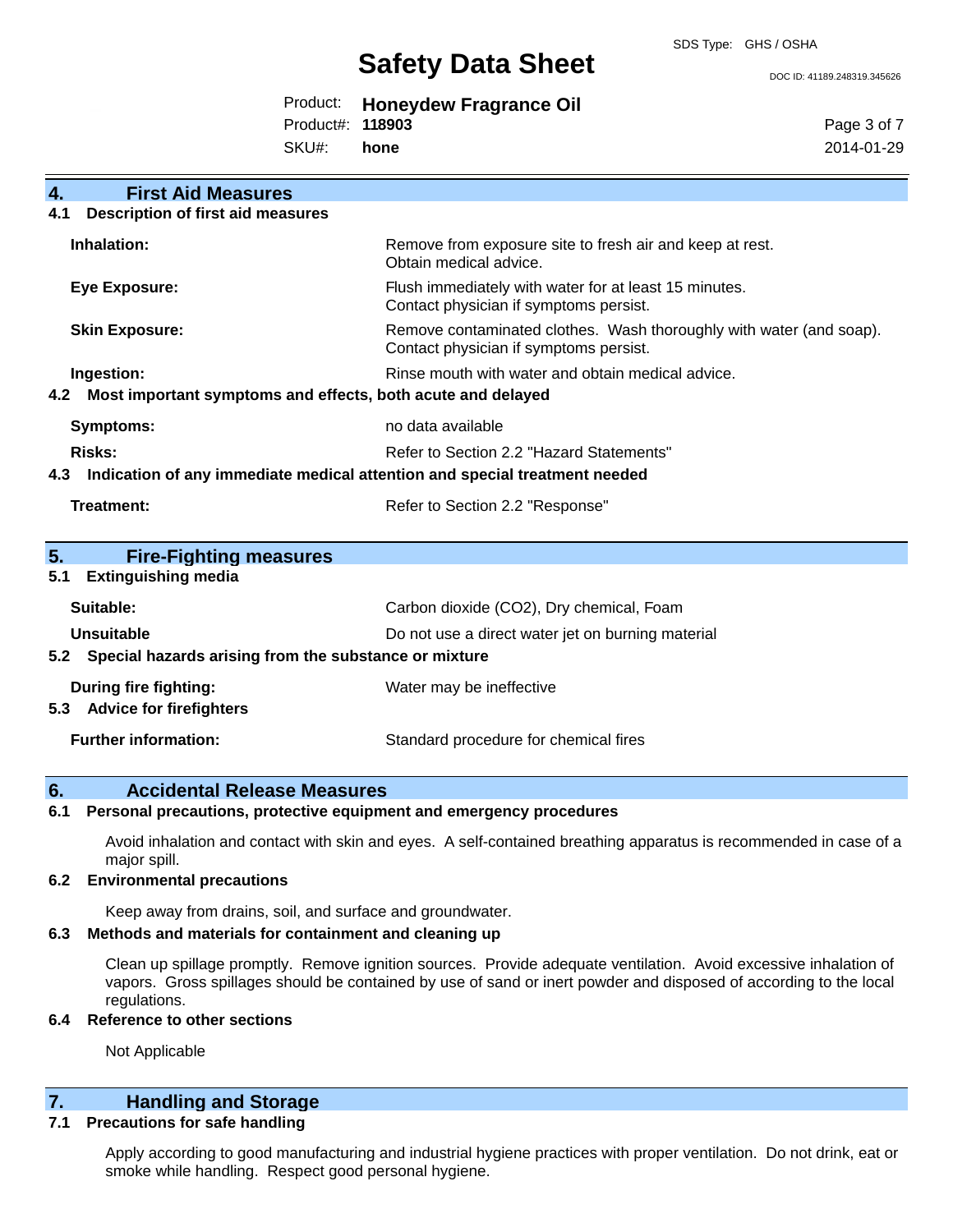DOC ID: 41189.248319.345626

|                         | Product: Honeydew Fragrance Oil |
|-------------------------|---------------------------------|
| Product#: <b>118903</b> |                                 |
| SKU#: hone              |                                 |

Page 4 of 7 2014-01-29

#### **7.2 Conditions for safe storage, including any incompatibilities**

Store in a cool, dry and ventilated area away from heat sources and protected from light in tightly closed original container. Avoid plastic and uncoated metal container. Keep air contact to a minimum.

## **7.3 Specific end uses**

No information available

## **8. Exposure Controls/Personal Protection**

## **8.1 Control parameters**

| <b>Exposure Limits:</b>      |                                |                                                                                                                                          |              |                                   |             |             |
|------------------------------|--------------------------------|------------------------------------------------------------------------------------------------------------------------------------------|--------------|-----------------------------------|-------------|-------------|
| <b>Component</b>             |                                |                                                                                                                                          | <b>ACGIH</b> | ACGIH                             | <b>OSHA</b> | <b>OSHA</b> |
|                              |                                |                                                                                                                                          |              | TWA ppm STEL ppm TWA ppm STEL ppm |             |             |
| 128-37-0                     |                                | <b>Butylated hydroxytoluene</b>                                                                                                          | 2            |                                   |             |             |
| <b>Engineering Controls:</b> |                                | Use local exhaust as needed.                                                                                                             |              |                                   |             |             |
|                              |                                | 8.2 Exposure controls - Personal protective equipment                                                                                    |              |                                   |             |             |
| Eye protection:              |                                | Tightly sealed goggles, face shield, or safety glasses with brow guards and side shields, etc.<br>as may be appropriate for the exposure |              |                                   |             |             |
|                              | <b>Respiratory protection:</b> | Avoid excessive inhalation of concentrated vapors. Apply local ventilation where appropriate.                                            |              |                                   |             |             |
| <b>Skin protection:</b>      |                                | Avoid Skin contact. Use chemically resistant gloves as needed.                                                                           |              |                                   |             |             |

## **9. Physical and Chemical Properties**

#### **9.1 Information on basic physical and chemical properties**

| Appearance:                  | Conforms to Standard            |
|------------------------------|---------------------------------|
| Odor:                        | Conforms to Standard            |
| Color:                       | <b>Colorless to Pale Yellow</b> |
| <b>Viscosity:</b>            | Liquid                          |
| <b>Freezing Point:</b>       | Not determined                  |
| <b>Boiling Point:</b>        | Not determined                  |
| <b>Melting Point:</b>        | Not determined                  |
| <b>Flashpoint:</b>           | >200 F (93.33 C)                |
| <b>Auto flammability:</b>    | Not determined                  |
| <b>Explosive Properties:</b> | None Expected                   |
| <b>Oxidizing properties:</b> | None Expected                   |
| Vapor Pressure (mmHg@20 C):  | 0.0227                          |
| %VOC:                        | 0.65                            |
| Specific Gravity @ 25 C:     | 0.9735                          |
| Density @ 25 C:              | 0.9705                          |
| Refractive Index @ 25 C:     | 1.4890                          |
| Soluble in:                  | Oil                             |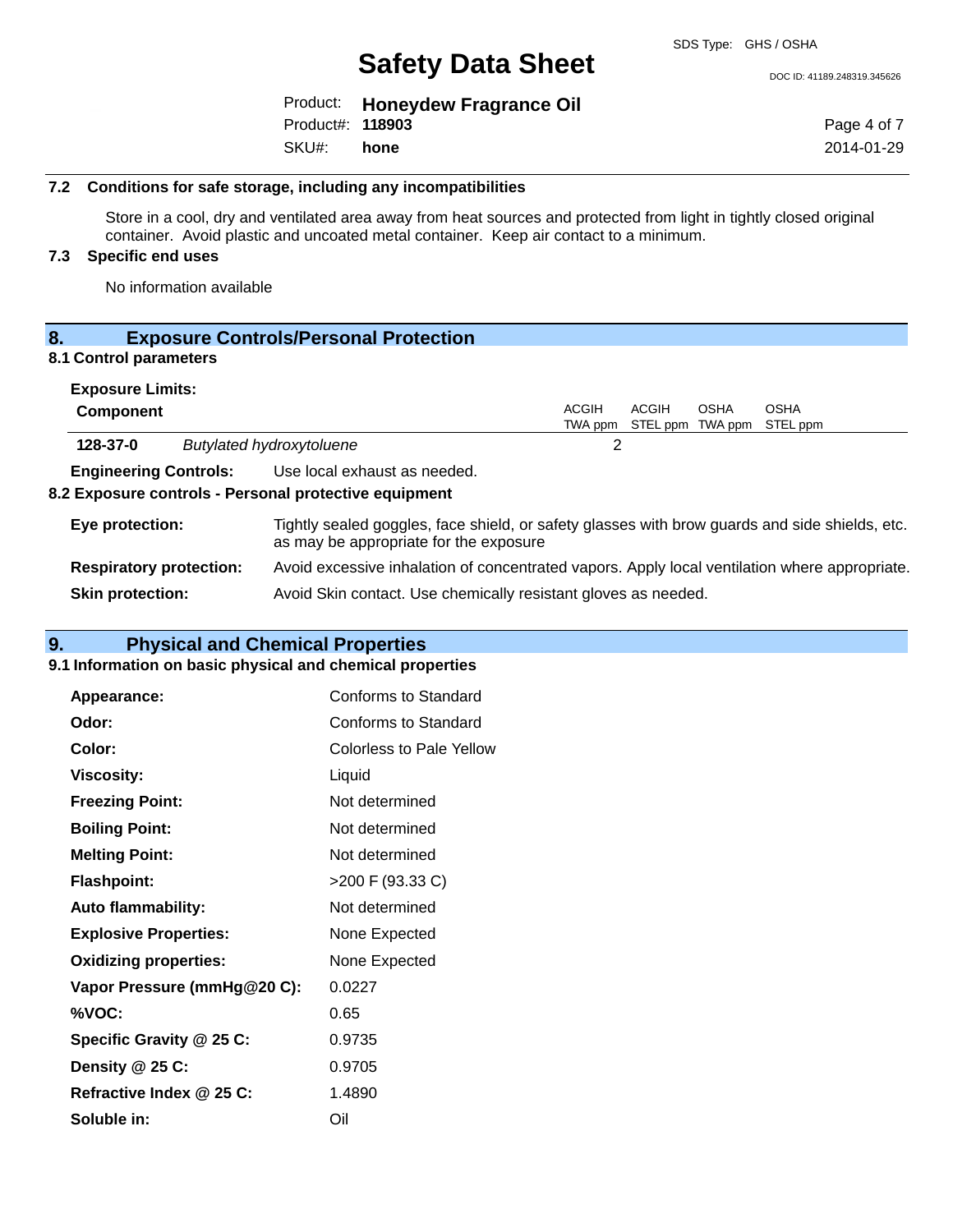not met

not met

DOC ID: 41189.248319.345626

|                         | Product: Honeydew Fragrance Oil |
|-------------------------|---------------------------------|
| Product#: <b>118903</b> |                                 |
| SKU#: hone              |                                 |

Page 5 of 7 2014-01-29

## **10. Stability and Reactivity**

| 10.1 Reactivity                         | None                                               |
|-----------------------------------------|----------------------------------------------------|
| <b>10.2 Chemical stability</b>          | Stable                                             |
| 10.3 Possibility of hazardous reactions | None known                                         |
| 10.4 Conditions to avoid                | None known                                         |
| 10.5 Incompatible materials             | Strong oxidizing agents, strong acids, and alkalis |
| 10.6 Hazardous decomposition products   | None known                                         |

## **11. Toxicological Information**

**11.1 Toxicological Effects**

**Acute toxicity - Oral** (LD50: 5,881.18) Not classified - the classification criteria are

**Acute toxicity - Dermal** (LD50: 12,045.78) Not classified - the classification criteria are

| <b>Acute toxicity - Inhalation</b>                 | (LC50: 11.70) Harmful if inhaled                         |
|----------------------------------------------------|----------------------------------------------------------|
| <b>Skin corrosion / irritation</b>                 | Causes mild skin irritation                              |
| Serious eye damage / irritation                    | Not classified - the classification criteria are not met |
| <b>Respiratory sensitization</b>                   | Not classified - the classification criteria are not met |
| <b>Skin sensitization</b>                          | May cause an allergic skin reaction                      |
| <b>Germ cell mutagenicity</b>                      | Not classified - the classification criteria are not met |
| Carcinogenicity                                    | Not classified - the classification criteria are not met |
| <b>Reproductive toxicity</b>                       | Not classified - the classification criteria are not met |
| Specific target organ toxicity - single exposure   | Not classified - the classification criteria are not met |
| Specific target organ toxicity - repeated exposure | Not classified - the classification criteria are not met |
| <b>Aspiration hazard</b>                           | Not classified - the classification criteria are not met |

## **12. Ecological Information**

#### **12.1 Toxicity**

| <b>Acute acquatic toxicity</b>     |                                                 |
|------------------------------------|-------------------------------------------------|
| <b>Chronic acquatic toxicity</b>   | Toxic to aquatic life with long lasting effects |
| <b>Toxicity Data on soil</b>       | no data available                               |
| <b>Toxicity on other organisms</b> | no data available                               |
|                                    |                                                 |
| 12.2 Persistence and degradability | no data available                               |
| 12.3 Bioaccumulative potential     | no data available                               |
| 12.4 Mobility in soil              | no data available                               |
| 12.5 Other adverse effects         | no data available                               |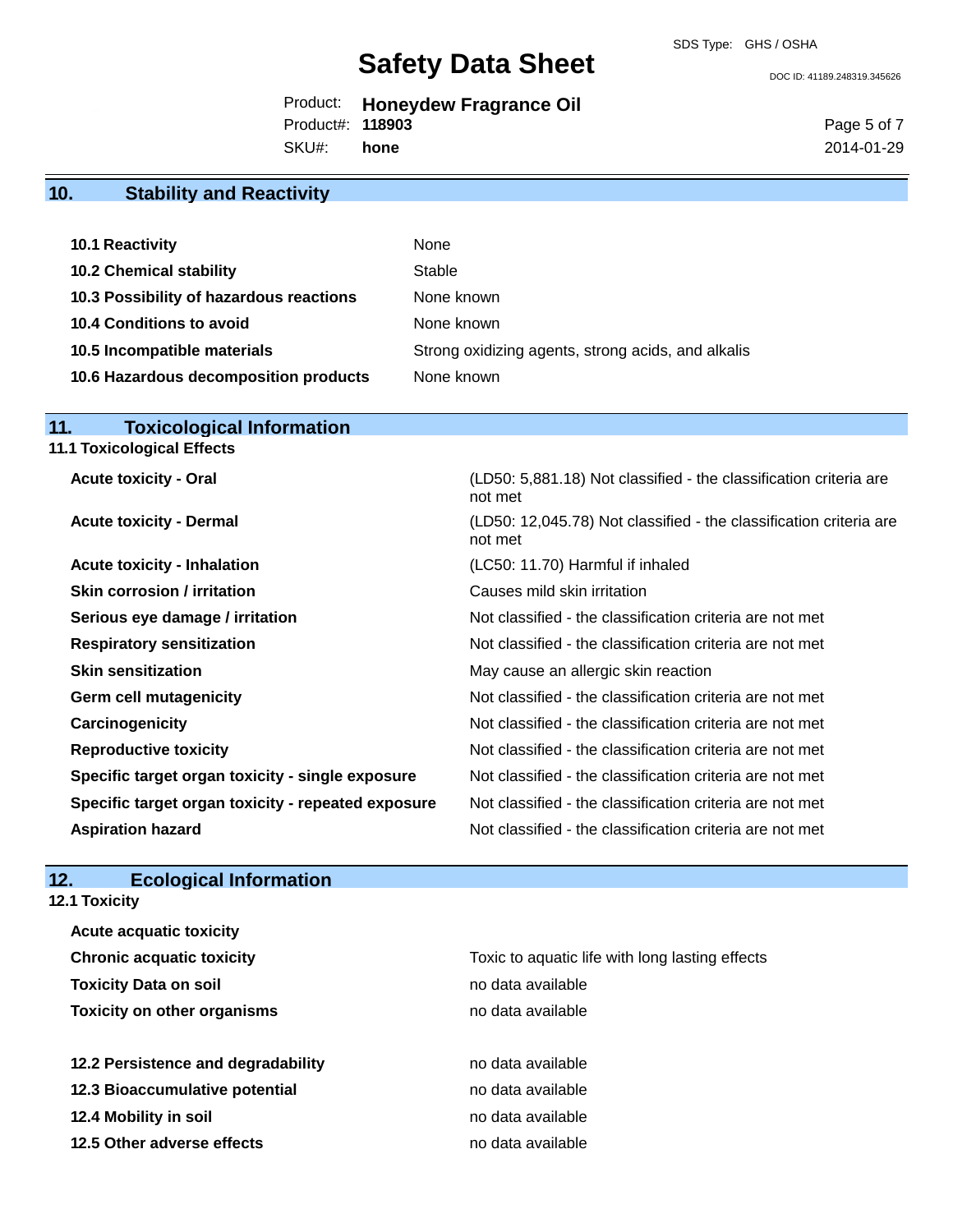DOC ID: 41189.248319.345626

|                         | Product: Honeydew Fragrance Oil |
|-------------------------|---------------------------------|
| Product#: <b>118903</b> |                                 |
| SKU#: hone              |                                 |

Page 6 of 7 2014-01-29

### **13. Disposal Conditions**

### **13.1 Waste treatment methods**

Do not allow product to reach sewage systems. Dispose of in accordance with all local and national regulations. Send to a licensed waste management company.The product should not be allowed to enter drains, water courses or the soil. Do not contaminate ponds, waterways or ditches with chemical or used container.

## **14. Transport Information**

| <b>Regulator</b><br>U.S. DOT (Non-Bulk)<br><b>Chemicals NOI</b> |                                          | <b>Class</b> | <b>Pack Group</b><br>Not Regulated - Not Dangerous Goods | <b>Sub Risk</b> | UN-nr. |  |
|-----------------------------------------------------------------|------------------------------------------|--------------|----------------------------------------------------------|-----------------|--------|--|
|                                                                 | <b>ADR/RID (International Road/Rail)</b> |              |                                                          |                 |        |  |
| <b>Environmentally Hazardous</b><br>Liquid, n.o.s.              | Substance.                               | 9            | Ш                                                        |                 | UN3082 |  |
| <b>IATA (Air Cargo)</b>                                         |                                          |              |                                                          |                 |        |  |
| <b>Environmentally Hazardous</b><br>Liquid, n.o.s.              | Substance.                               | 9            | Ш                                                        |                 | UN3082 |  |
| <b>IMDG (Sea)</b>                                               |                                          |              |                                                          |                 |        |  |
| <b>Environmentally Hazardous</b><br>Liquid, n.o.s.              | Substance.                               | 9            | Ш                                                        |                 | UN3082 |  |

| 15.                                        | <b>Regulatory Information</b> |  |                                                              |  |
|--------------------------------------------|-------------------------------|--|--------------------------------------------------------------|--|
| <b>U.S. Federal Regulations:</b>           |                               |  |                                                              |  |
| <b>TSCA (Toxic Substance Control Act):</b> |                               |  | All components of the substance/mixture are listed or exempt |  |
| 40 CFR(EPCRA, SARA, CERCLA and CAA)        |                               |  | This product contains the following components:              |  |
| $6422 - 86 - 2$ 229-176-9 > 80 %           |                               |  | Dioctyl Tere Phthalate (DOTP)                                |  |
| <b>U.S. State Regulations:</b>             |                               |  |                                                              |  |
| <b>California Proposition 65 Warning</b>   |                               |  | This product contains the following components:              |  |
| 117-81-7                                   | $204 - 211 - 0 > 80 \%$       |  | Diethyl Hexyl Phthalate                                      |  |
| $93-15-2$ 202-223-0 $\leq$ 3 ppm           |                               |  | Methyl eugenol (NFS)                                         |  |
| <b>Canadian Regulations:</b>               |                               |  |                                                              |  |
| <b>DSL / NDSL</b>                          |                               |  | 100.00% of the components are listed or exempt.              |  |
|                                            |                               |  |                                                              |  |

## **16. Other Information**

#### **GHS H-Statements referred to under section 3**

- 
- 
- H317 : May cause an allergic skin reaction H319 : Causes serious eye irritation
- 
- 
- H227 : Combustible liquid **H303** : May be harmful if swallowed
- H315 : Causes skin irritation et al. (a) H316 : Causes mild skin irritation
	-
- H360 : May damage fertility or the unborn child H410 : Very toxic to aquatic life with long lasting effects
- H411 : Toxic to aquatic life with long lasting effects H412 : Harmful to aquatic life with long lasting effects